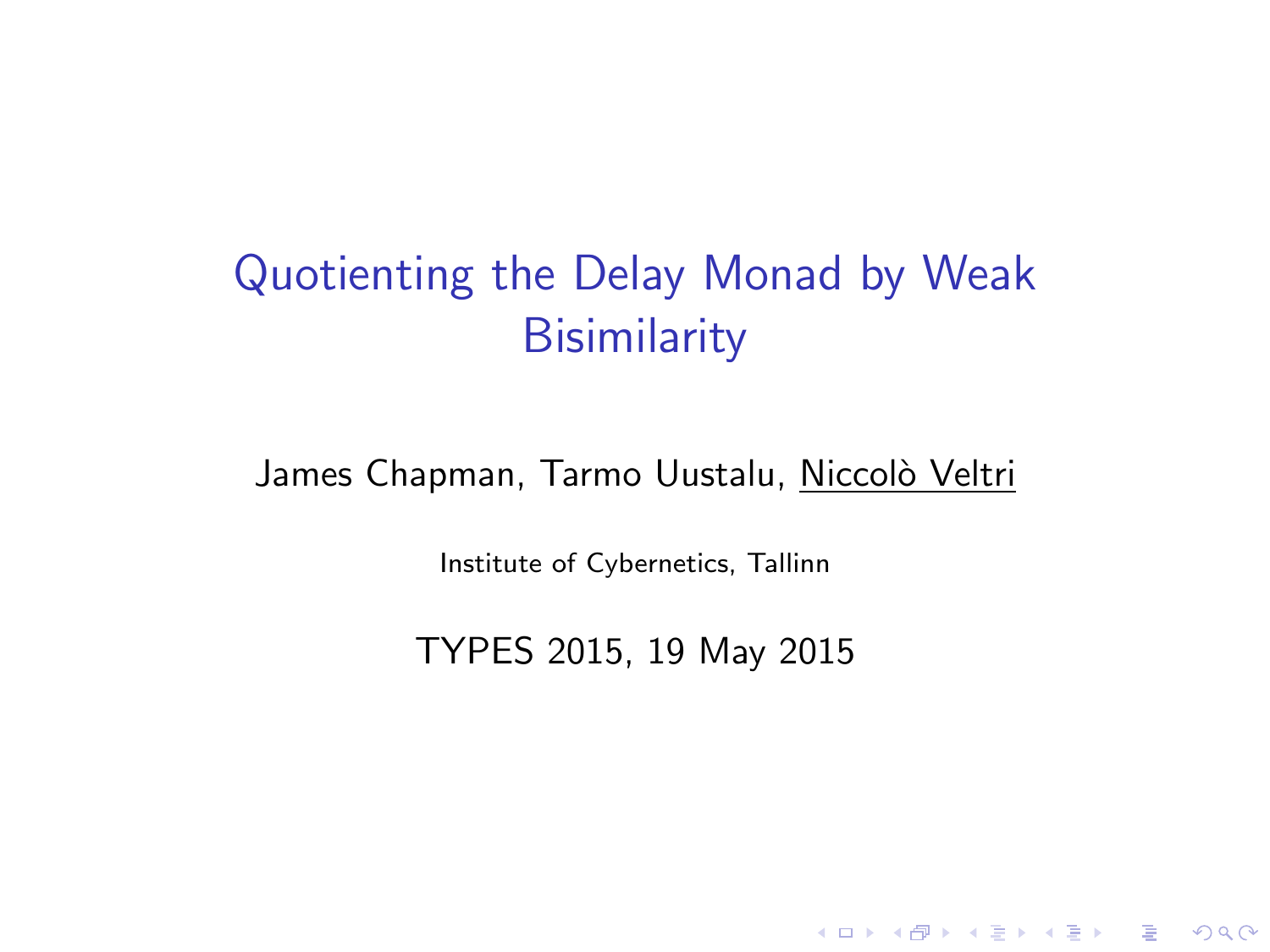#### Delay Monad

- The delay datatype introduced by Capretta as a means to incorporate general recursion to Martin-Löf Type Theory.
- Used in this setting for modeling non-terminating behaviours.
- For a given type X, each element of  $\mathsf{D} X$  is a possibly infinite computation that returns a value of  $X$ , if it terminates. We define  $DX$  as a coinductive type by the rules

**KORKAR KERKER E VOOR** 

$$
\frac{c:DX}{\text{now } x:DX} \quad \frac{c:DX}{\text{later } c:DX}
$$

• This datatype is a strong monad: unit is now and multiplication  $\mu$  is "concatenation" of laters.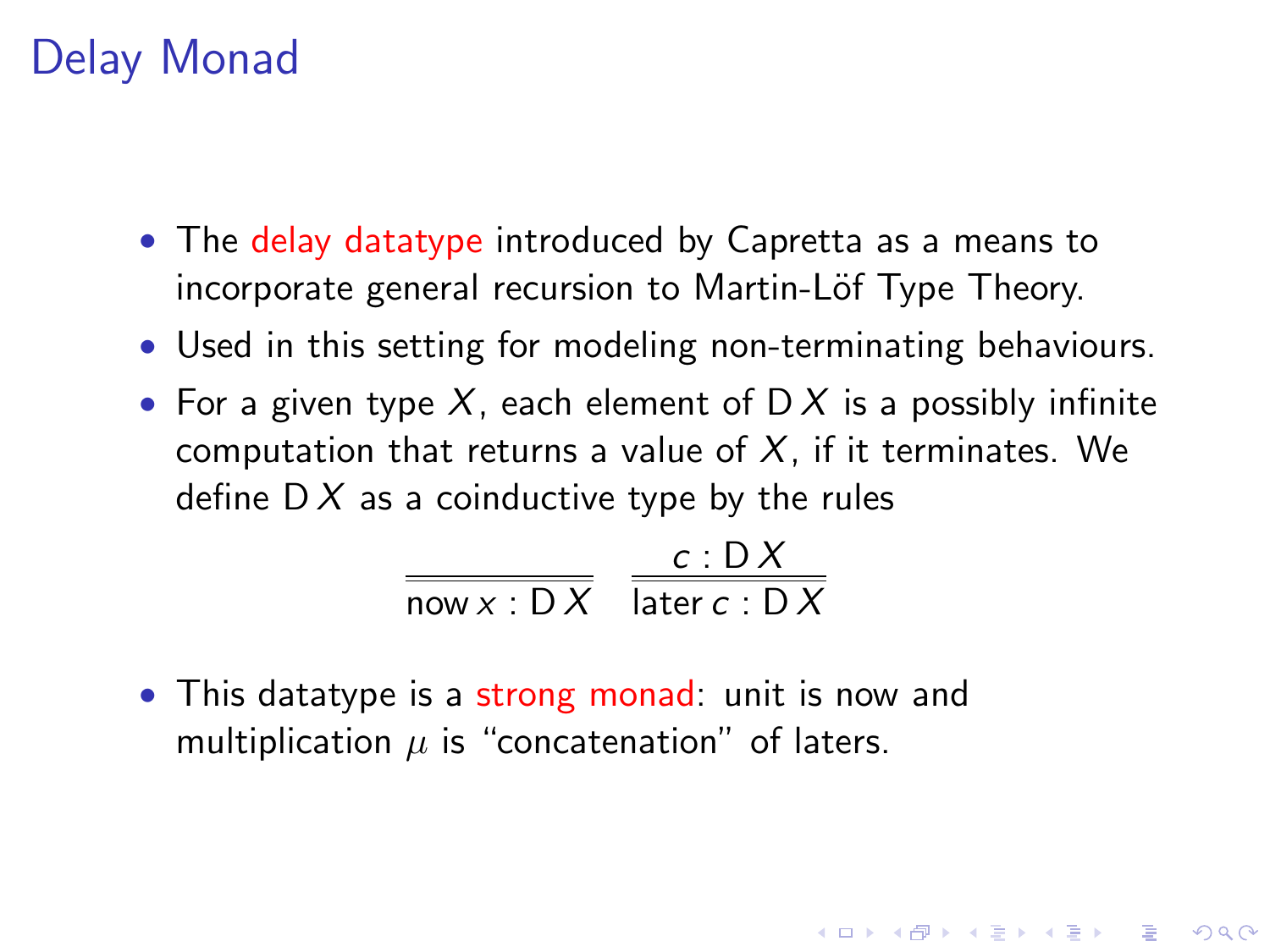### Weak bisimilarity

• Weak bisimilarity is defined in terms of convergence. This binary relation between  $D X$  and X relates a terminating computation to its value and is inductively defined by the rules

$$
\frac{c \downarrow x}{\text{now } x \downarrow x} \quad \frac{c \downarrow x}{\text{later } c \downarrow x}
$$

• Two computations are weakly  $R$ -bisimilar if they differ by a finite number of application of the constructor later, i.e., they either converge to R-related values or diverge. Weak R-bisimilarity is defined coinductively by the rules

$$
\frac{c_1 \downarrow x_1 \quad x_1 R x_2 \quad c_2 \downarrow x_2}{c_1 \approx_R c_2} \qquad \frac{c_1 \approx_R c_2}{\text{later } c_1 \approx_R \text{later } c_2}
$$

• Weak  $=$ -bisimilarity will simply be called weak bisimilarity and denoted ≈.

**KORKAR KERKER E VOOR**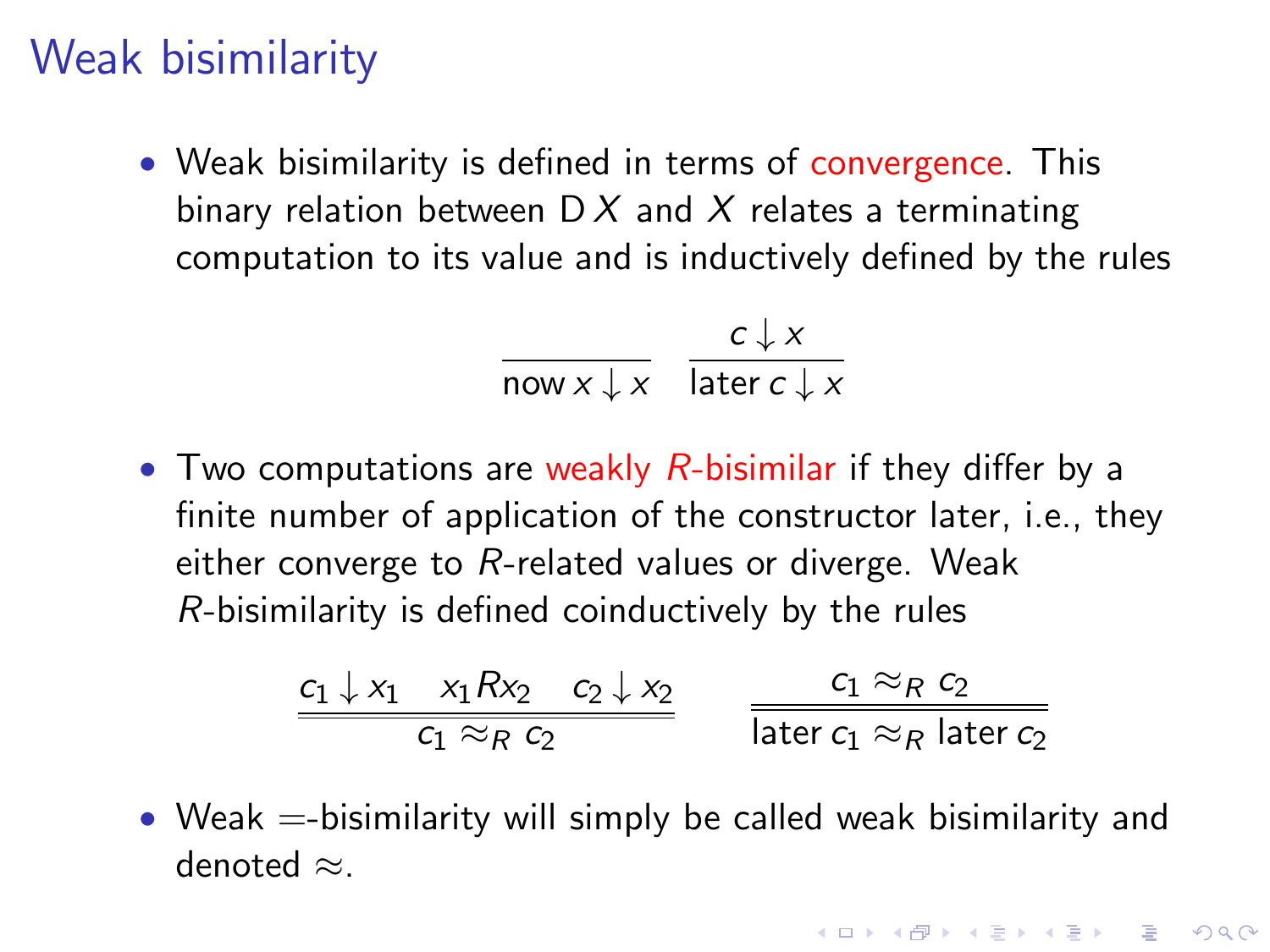Quotienting by weak bisimilarity: the setoid approach

- One can consider the setoid  $\hat{D}(X,R) := (D X, \approx_R)$ , as in Capretta's representation of general recursive functions in TT and Benton et al.'s formalisation of domain theory in Coq (lifting of CPOs).
- The functor  $\hat{D}$  : **Setoid**  $\rightarrow$  **Setoid** is a strong monad.
- What if one considers quotients as sets? Is quotienting by weak bisimilarity preserving the monad structure in this case?

**AD A 4 4 4 5 A 5 A 5 A 4 D A 4 D A 4 PM**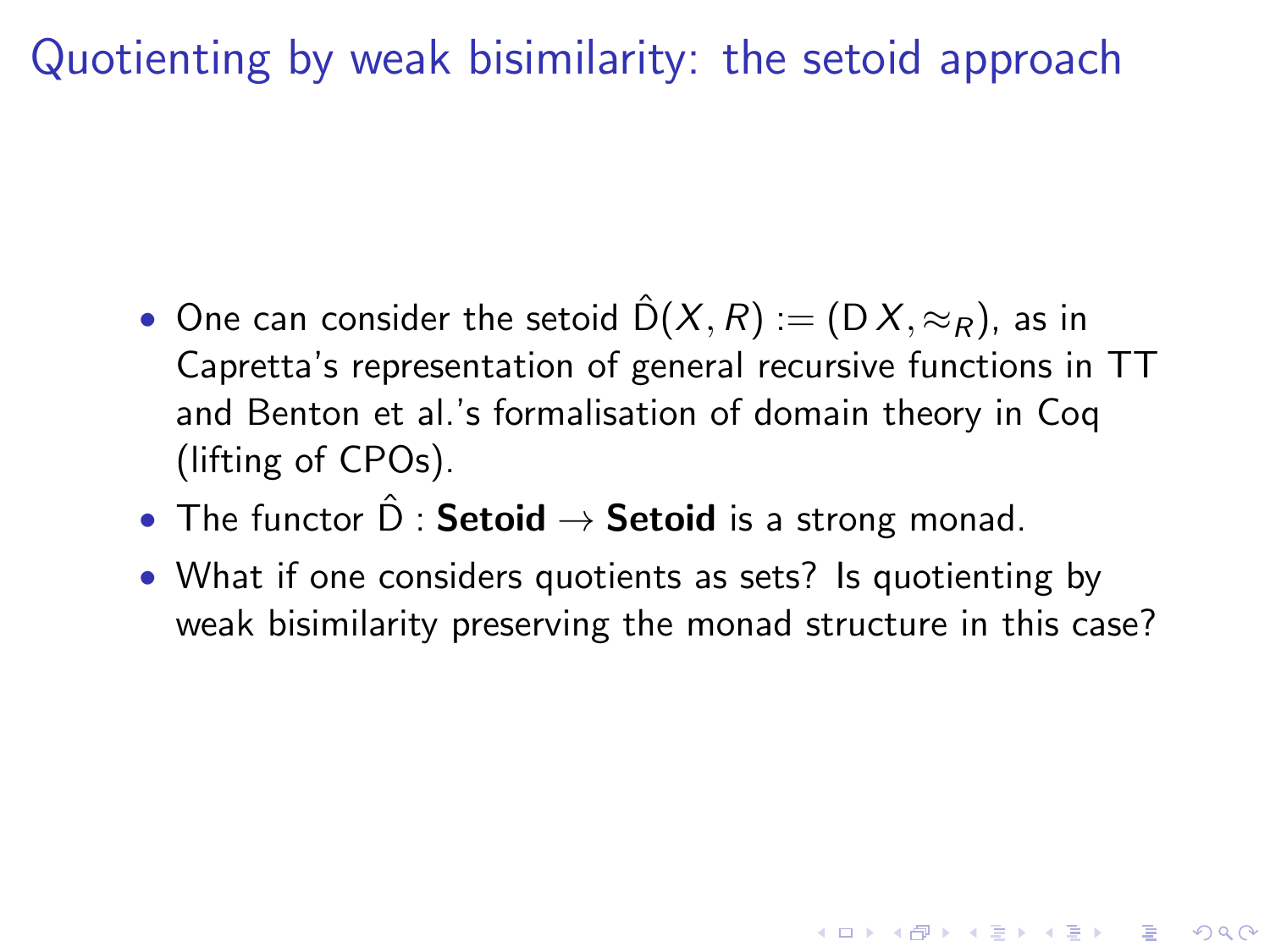## The Type Theory under consideration

- Martin-Löf Type Theory.
- (Definitional equality  $:=$ ).
- Inductive and coinductive types.
- Uniqueness of identity proofs.
- Principle of function extensionality.
- Equality of strongly bisimilar coinductive data.
- Strong R-bisimilarity on D X is defined coinductively by the rules

$$
\frac{x_1 R x_2}{\text{now } x_1 (D R)\text{now } x_2}
$$

 $c_1(D R) c_2$ later  $c_1(D R)$ later  $c_2$ 

• (D R functorial lifting of R).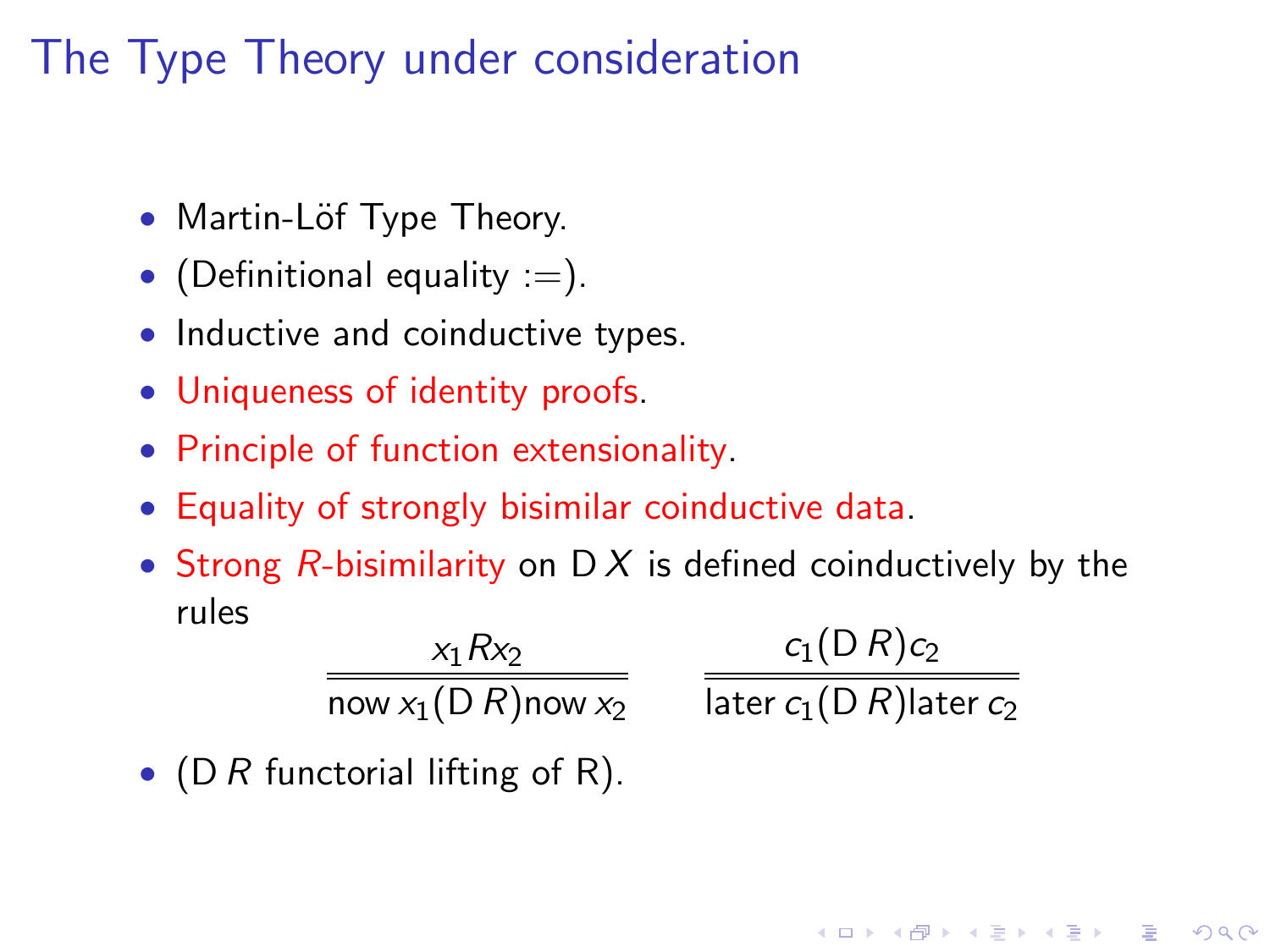## Adding quotient types to TT

- Quotients as particular inductive types, inspired by quotient types in Hofmann's Ph.D. thesis.
- Let X be a type and R an equivalence relation on X.
- We say thet a map  $f: X \rightarrow Y$  is R-compatible if  $x_1Rx_2 \rightarrow fx_1 = fx_2$ . The definition extends to dependent maps (using the R-compatibility of the constructor  $[-]$ introduced below).
- We postulate the existence of:
	- a carrier type  $X/R$ ;
	- a R-compatible constructor  $[-]: X \rightarrow X/R;$
	- a dependent eliminator: for every family  $Y : X/R \rightarrow \mathcal{U}_k$ and  $R$ -compatible map  $f:\prod_{x:X}Y\left[x\right]$  there exists a map lift  $f: \prod_{q:X/R} Y$   $q$  such that for all  $x$  :  $X$ ,  $\left| \int f(x) \right| = f(x)$ .
- Propositional truncation  $||X||$  is defined as the quotient of X by the total relation.KID KA KERKER E VOOR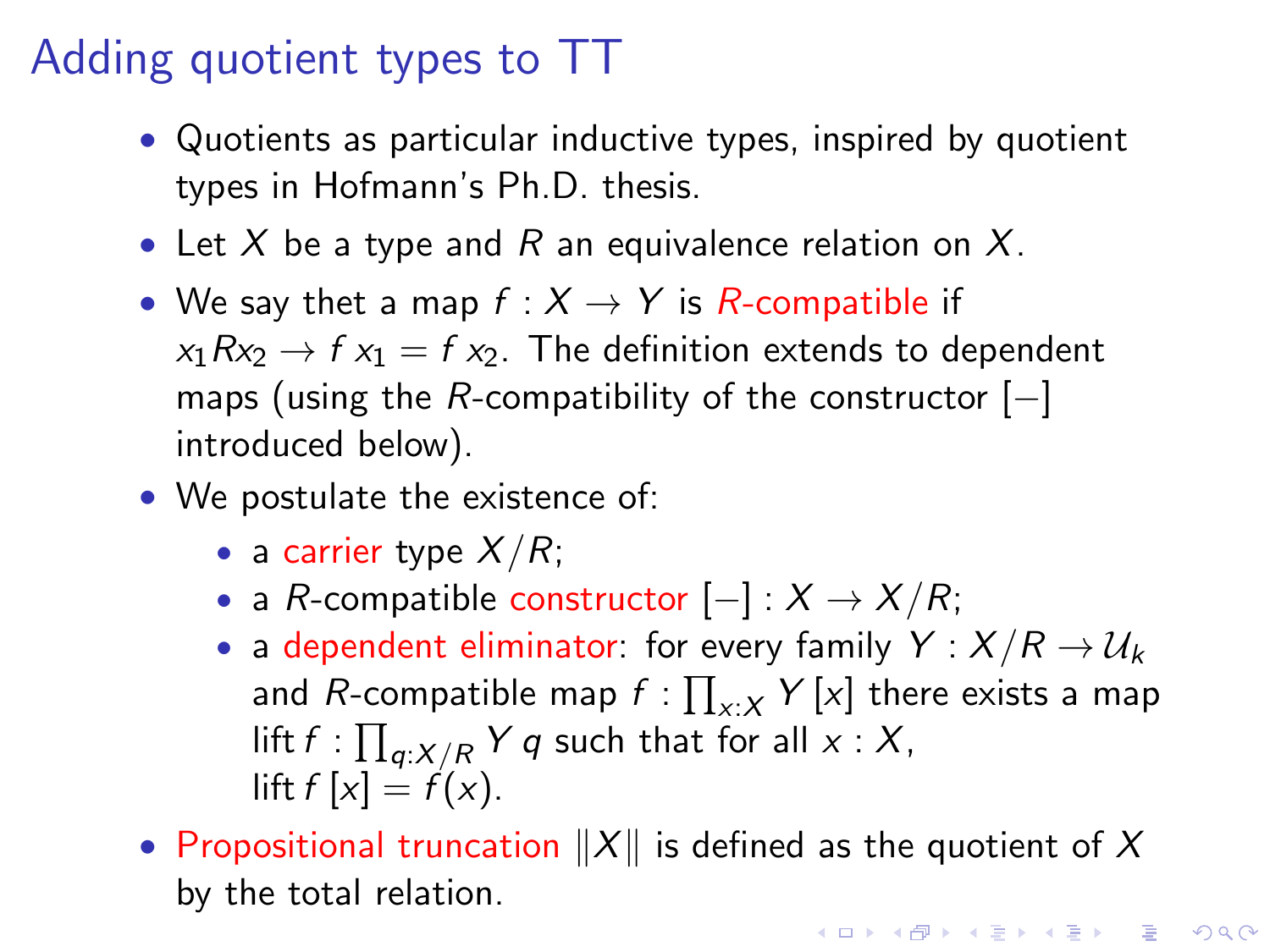#### Weakly effective quotients

• We postulate that logical equivalence implies propositional equality for propositions (univalence for  $(-1)$ -types), i.e. for all types X, Y

bi-imp : isProp $(X) \to$  isProp $(Y) \to (X \leftrightarrow Y) \to X = Y$ 

• Using bi-imp one can prove that quotients are weakly effective, i.e. given a type X and equivalence relation R on X the following type is inhabited:

$$
\prod_{x_1,x_2:X}([x_1]=[x_2]\to ||x_1Rx_2||).
$$

**KORKAR KERKER EL VOLO** 

• (The proof requires large elimination for quotient types).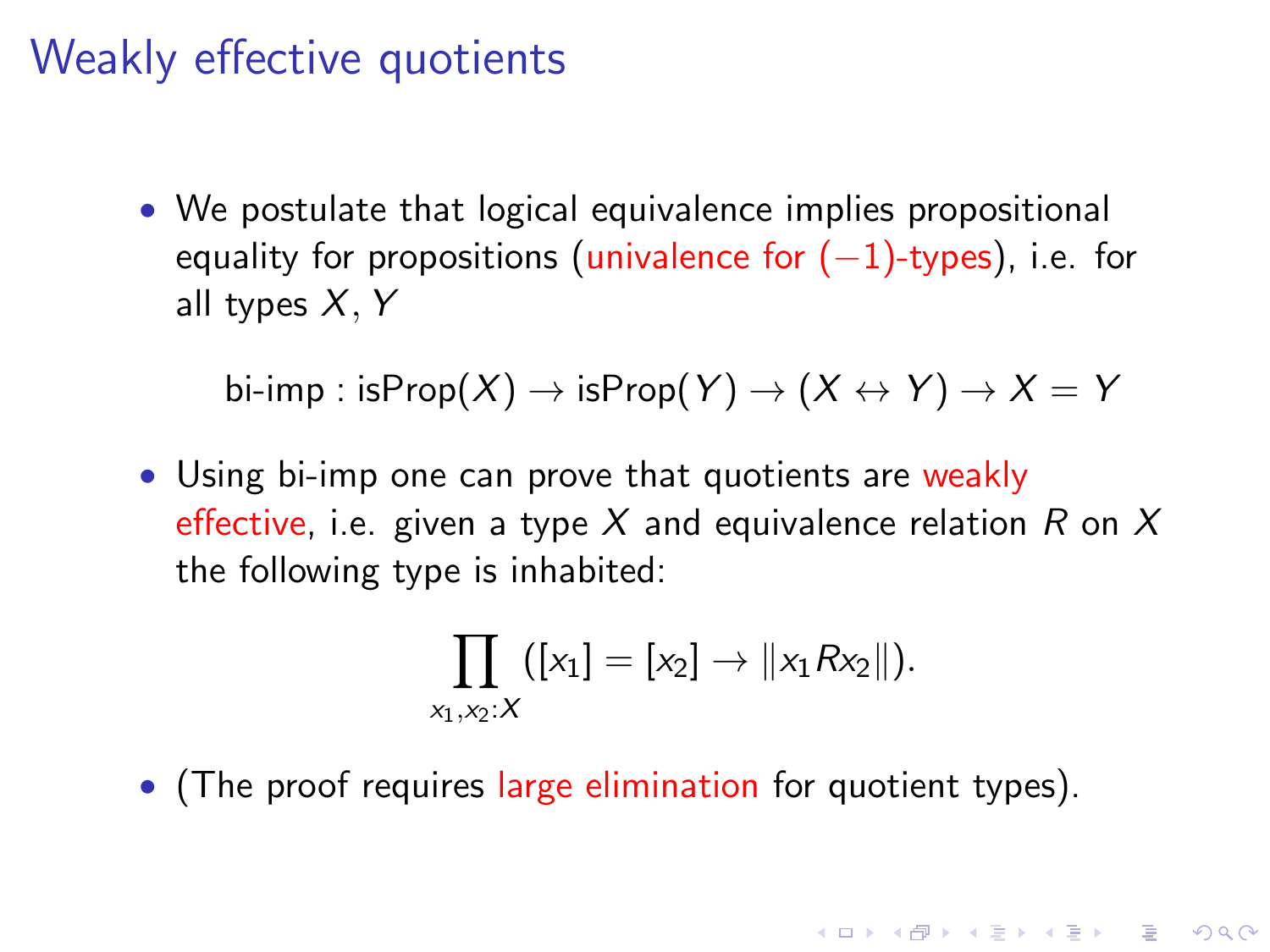Multiplication for D  $-$  / $\approx$ 

- The unit is  $[-] \circ \text{now}$ .
- $\bullet\,$  We are searching for a map  $\mu^{\mathsf{D}}$  : D (D  $\mathcal{X}/\!\!\approx\!\mathcal{Y}/\mathcal{\approx}\to$  D  $\mathcal{X}/\!\!\approx\!$
- More specifically we are searching for a  $\approx$ -compatible map  $\mu^{\mathsf{D}\prime}:\mathsf{D}\,(\mathsf{D}\,X/\mathord{\approx}) \to \mathsf{D}\,X/\mathord{\approx}$  so that  $\mu\coloneqq$  lift  $\mu^{\mathsf{D}\prime}.$
- How to construct such  $\mu^{\mathsf{D}'}$ ?
- It would be nice if  $D(D X / \approx)$  were a quotient of  $D(D X)$ , then we could define  $\mu^{\mathsf{D}\prime}:=$  lift ([ $-$ ]  $\circ$   $\mu$ ).

**KORKAR KERKER EL VOLO**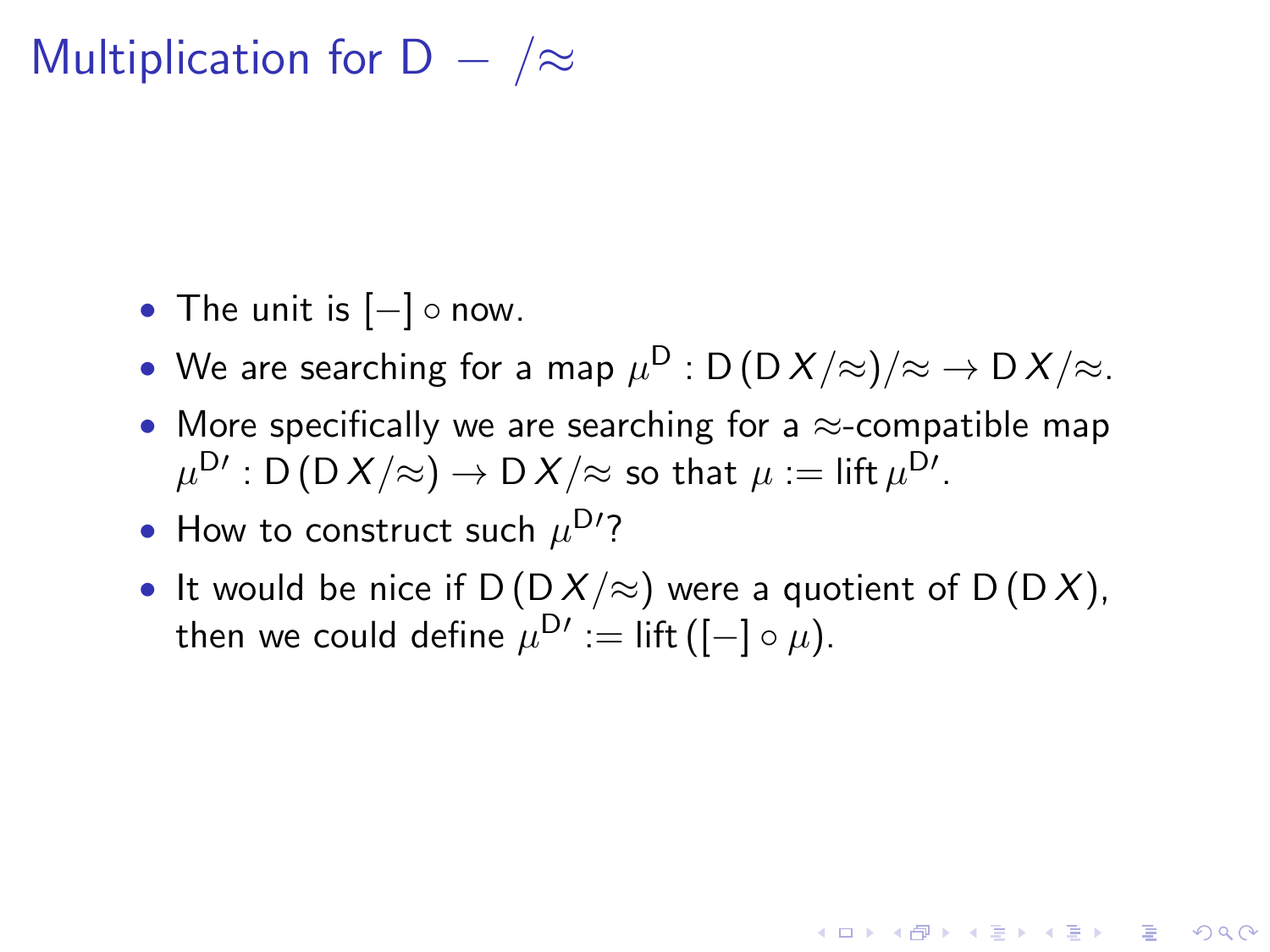Multiplication for  $D - \infty$  (cont'd)

- But  $D(D X / \approx)$  is not a quotient of  $D(D X)$ .
- Note that there is a map  $\theta := \text{lift}(D[-]) : D(DX)/D \approx \rightarrow D(DX/\approx).$

**KORK ERKER ADE YOUR** 

• In general we cannot construct a map  $\psi$  : D(DX/ $\approx$ )  $\rightarrow$  D(DX)/D $\approx$ .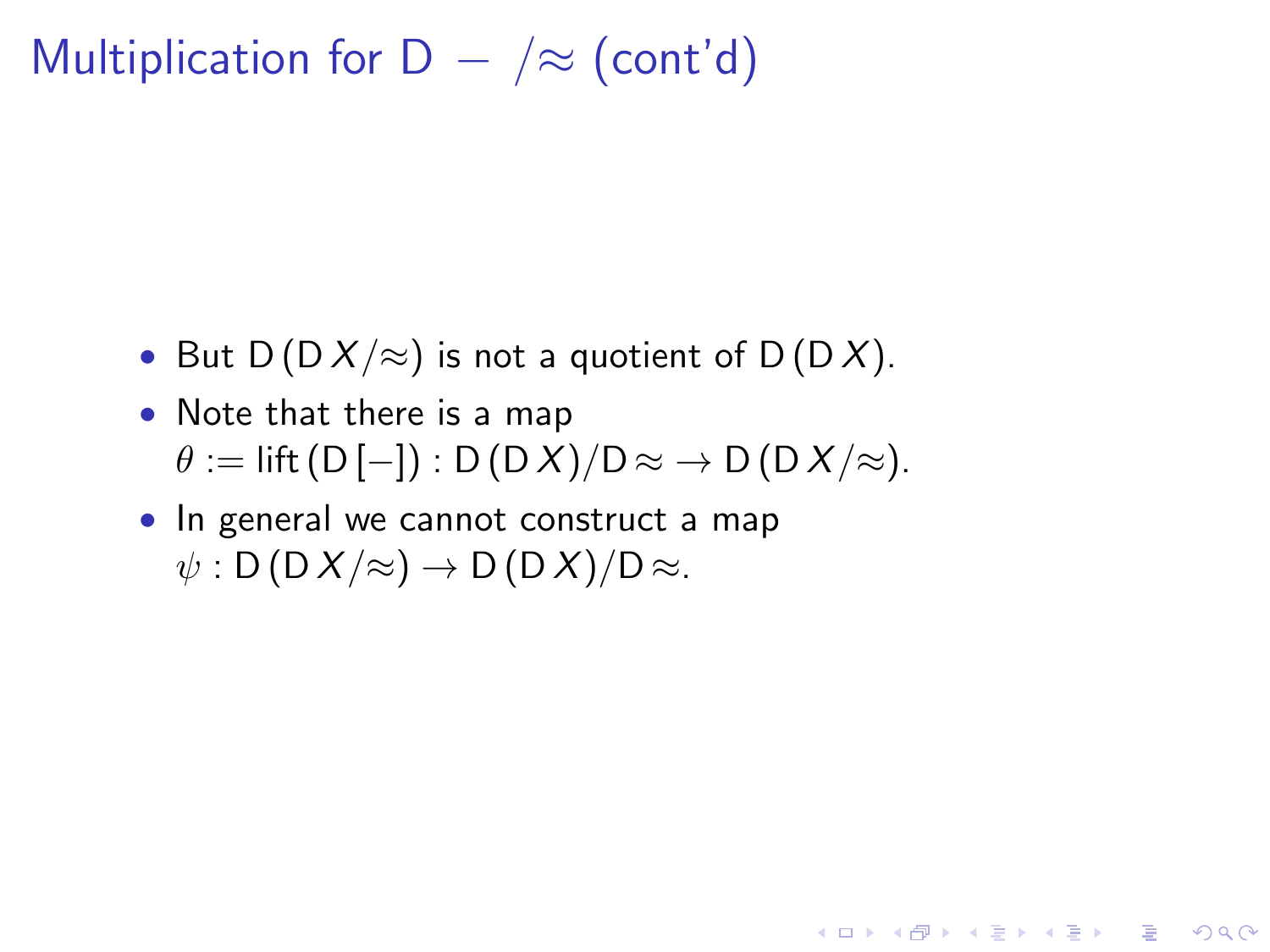### Construction of the map  $\psi$

- More generally, let  $X$  be a type and R an equivalence relation on X.
- Under which requirements the map  $\theta := \text{lift}(D[-]) : D \times / D R \rightarrow D \times / R$  is an isomorphism?
- For finite products, finite coproducts, well-founded finitely branching trees one can define  $\psi : \mathcal{T}(X/R) \to \mathcal{T} X/\mathcal{T} R$ inverse of the canonical  $\theta$ .

**KORK ERKER ADE YOUR** 

• Construction of  $\psi$  problematic for non-wellfounded or non-finitely branching trees.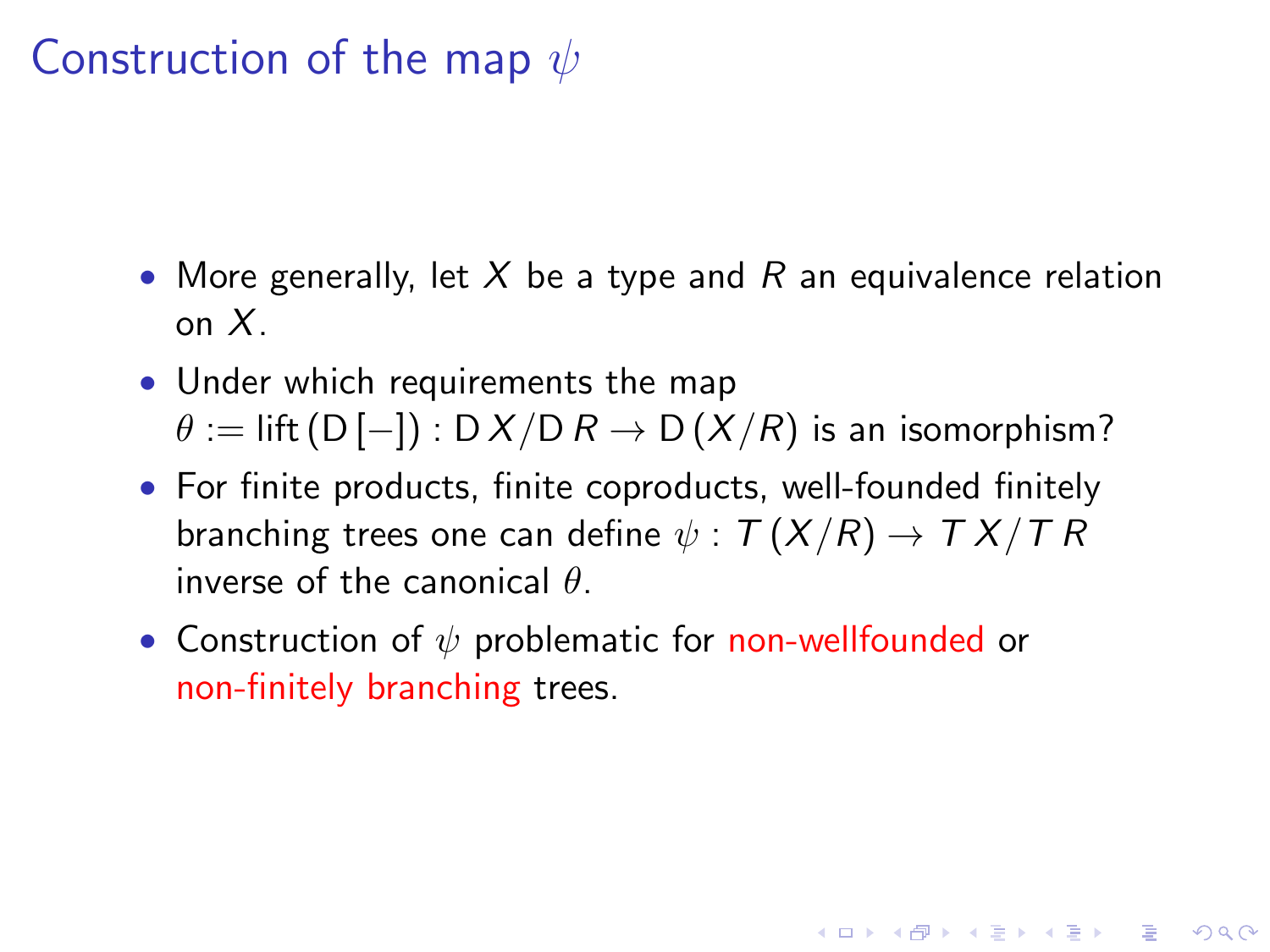### Construction of the map  $\psi$  for function spaces

- What about function spaces?
- We say that a function  $f: X \rightarrow Y$  is surjective if  $\prod_{y:Y}$   $\|\sum_{x:X} f x = y\|.$
- Surjectivity of the canonical map  $\theta: Y^X/R^X \to (Y/R)^X$  for all  $X, Y, R$  is logically equivalent to weak existence of a section for  $[-]$  for all quotients, i.e for all X and R, we have

$$
\left\|\sum_{f:X/R\to X}\prod_{q:X/R}[f\,q]=q\right\|.
$$

• This in turn is logically equivalent to the full axiom of choice: for all sets  $X$ , Y and relations P between X and Y, it holds that

$$
\prod_{x:X} \left\| \sum_{y:Y} P xy \right\| \to \left\| \sum_{f:X\to Y} \prod_{x:X} P x (f x) \right\|.
$$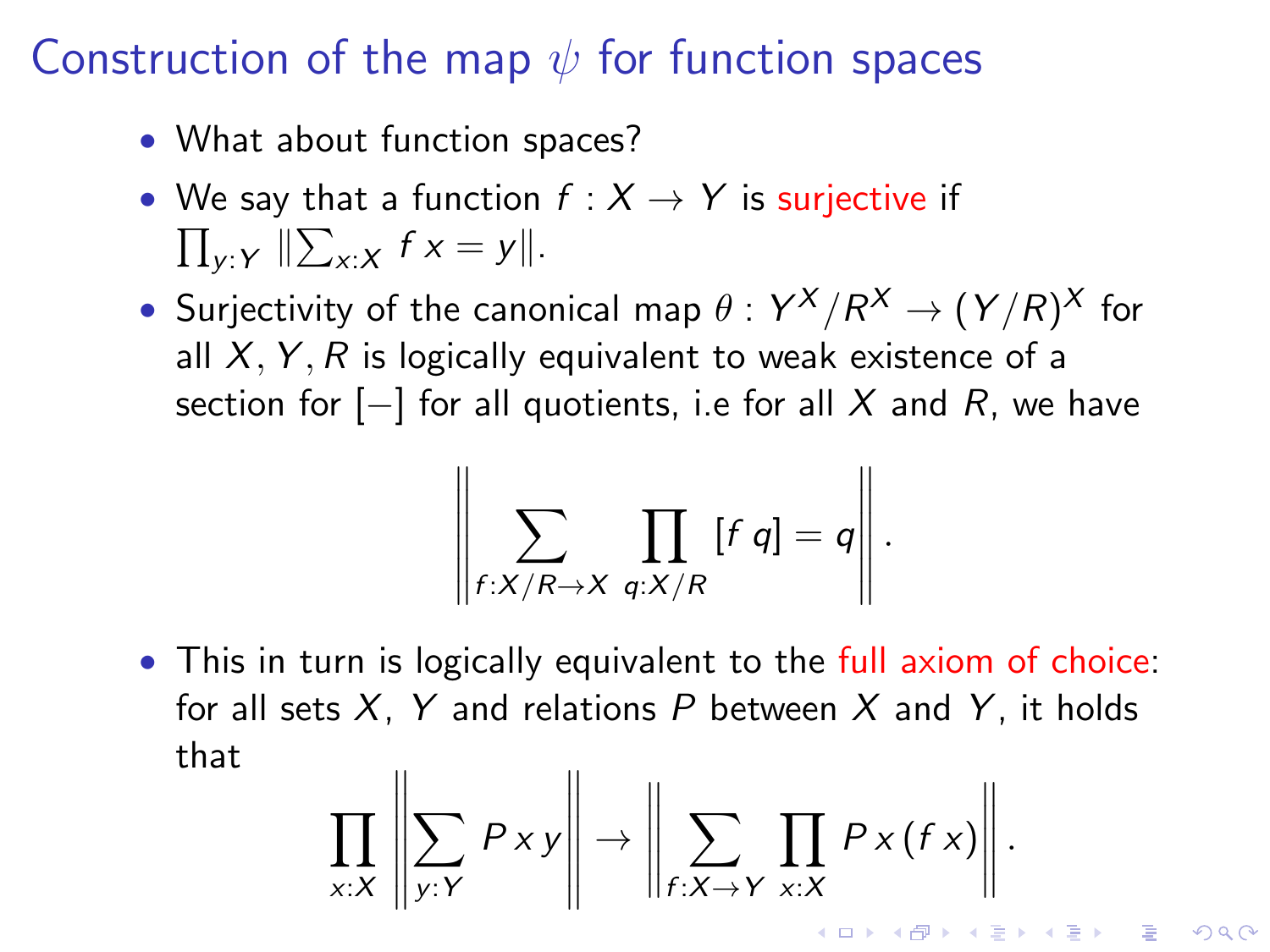Aside: bind for D  $-$  / $\approx$ 

- An inverse of  $\theta: Y^X/R^X \to (Y/R)^X$ , for all  $X, Y, R$ , would solve our problems.
- Let  $\psi : (\mathsf{D}\; Y/\mathbb{h})^X \to (\mathsf{D}\; Y/\mathbb{h})^X/\mathbb{h}^X$  be such map.
- We could define bind as:

$$
\text{bind}^{\mathsf{D}} : (X \to \mathsf{D} \ Y/\approx) \to \mathsf{D} \ X/\approx \to \mathsf{D} \ Y/\approx
$$
  

$$
\text{bind}^{\mathsf{D}} f q := \text{lift}_2 ([-] \circ \text{bind}) (\psi f) q
$$

K ロ ▶ K @ ▶ K 할 > K 할 > 1 할 > 1 이익어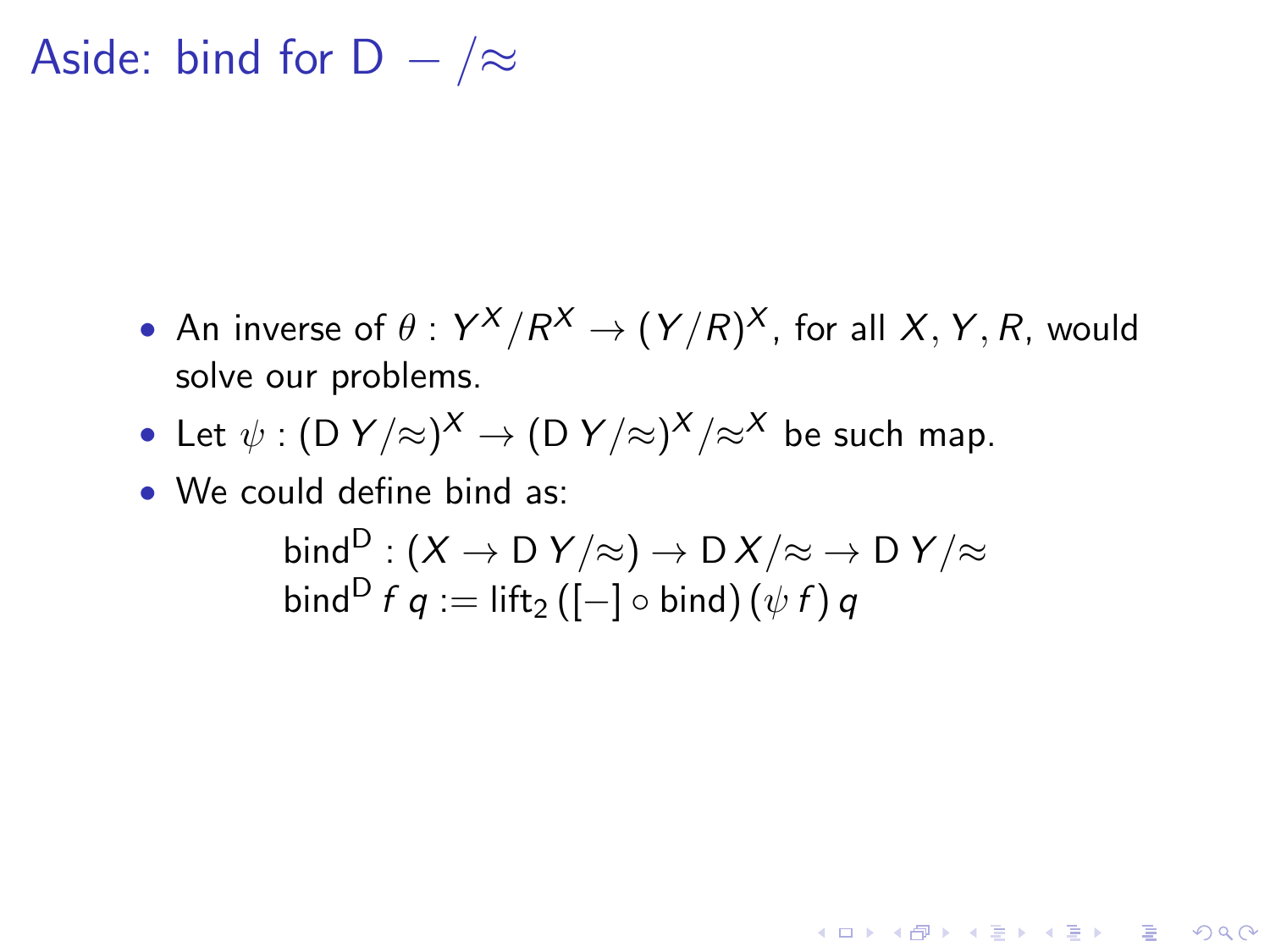#### Construction of the map  $\psi$  for streams

• Similarly surjectivity of  $\theta: X^{\mathbb{N}}/R^{\mathbb{N}} \to (X/R)^{\mathbb{N}}$  for all  $X,R$  is logically equivalent to axiom of countable choice: for all sets X and relations P between  $\mathbb N$  and X, it holds that

$$
\prod_{n:\mathbb{N}}\left\|\sum_{x:X} P\,n\,x\right\| \to \left\|\sum_{f:\mathbb{N}\to X}\prod_{n:\mathbb{N}} P\,n\,(f\,n)\right\|.
$$

- For all sets X and relations P between N and X, we postulate the existence of ac $\omega$  inhabitant of the above type.
- One can prove that ac $\omega$  together with bi-imp implies the definability of  $\psi: (X/R)^{\mathbb{N}} \to X^{\mathbb{N}}/R^{\mathbb{N}}$  inverse of  $\theta.$
- Therefore  $(X/R)^{\mathbb{N}}$  is the quotient of  $X^{\mathbb{N}}$  with constructor  $[f]^{N}$   $n := [f \; n]$ . Dependent eliminator and computation rule follow from  $\theta$  and  $\psi$  being reciprocal inverses.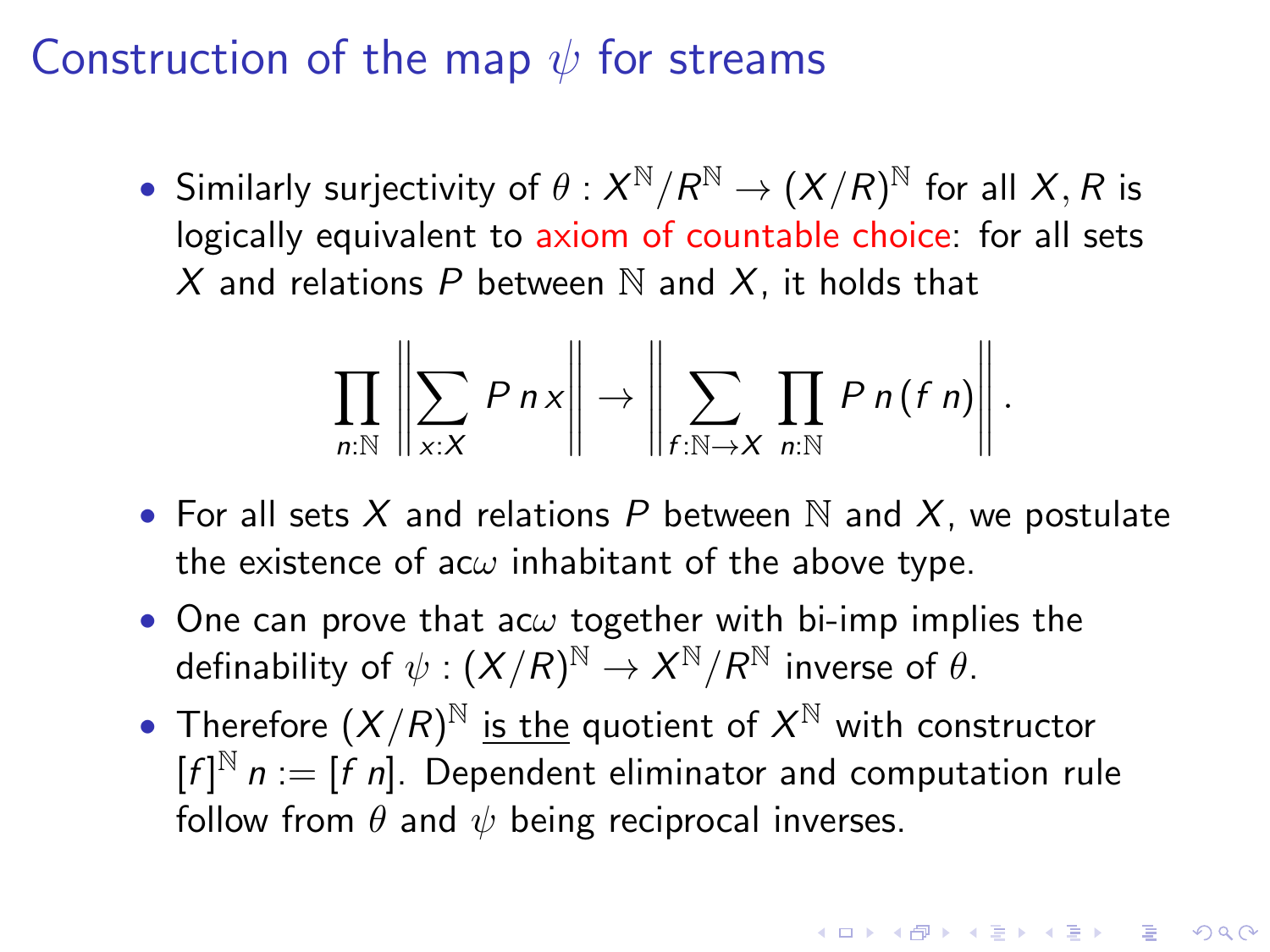Construction of the map  $\psi$  for streams: sketch

 $\bullet \,\,$  First one proves that the map  $[-]^{\mathbb{N}}:X^{\mathbb{N}}\to (X/R)^{\mathbb{N}}$  is surjective.

$$
\text{box}^{\mathbb{N}}\text{-}\text{surj}' : \prod_{s:(X/R)^{\mathbb{N}}} \|\sum_{t:X^{\mathbb{N}}}\prod_{n:\mathbb{N}}\left(\begin{bmatrix}t\ n\end{bmatrix}=s\ n\right)\|
$$
  

$$
\text{box}^{\mathbb{N}}\text{-}\text{surj}'s := \text{ac}\omega\left(\lambda n \to \text{box-surj}\left(s\ n\right)\right)
$$

- box<sup>N</sup>-surj :  $\prod_{s:(X/R)^{\mathbb{N}}} \left\| \sum_{t:X^{\mathbb{N}}} ([t]^{\mathbb{N}} = s) \right\|$  follows using function extensionality.
- Let  $s:(X/R)^{\mathbb{N}}$ . There is a constant function of type  $\sum_{t:X^{\Bbb{N}}}\big([t]^{\Bbb{N}}=s\big)\rightarrow\sum_{f:\left(X/R\right)^{\Bbb{N}}}\left(\theta\,f=s\right).$  The proof of constancy uses weak effectiveness.
- Applying the induction principle of propositional truncation to the above constant function and to box $^{\mathbb{N}}$ -surjs we get a function  $\psi:(X/R)^{\mathbb N}\to X^{\mathbb N}/R^{\mathbb N}$  such that  $\psi\, [\mathsf{s}]^{\mathbb N} = [\mathsf{s}]$  for all  $s: X^{\mathbb{N}}.$

**AD A 4 4 4 5 A 5 A 5 A 4 D A 4 D A 4 P A 4 5 A 4 5 A 5 A 4 A 4 A 4 A**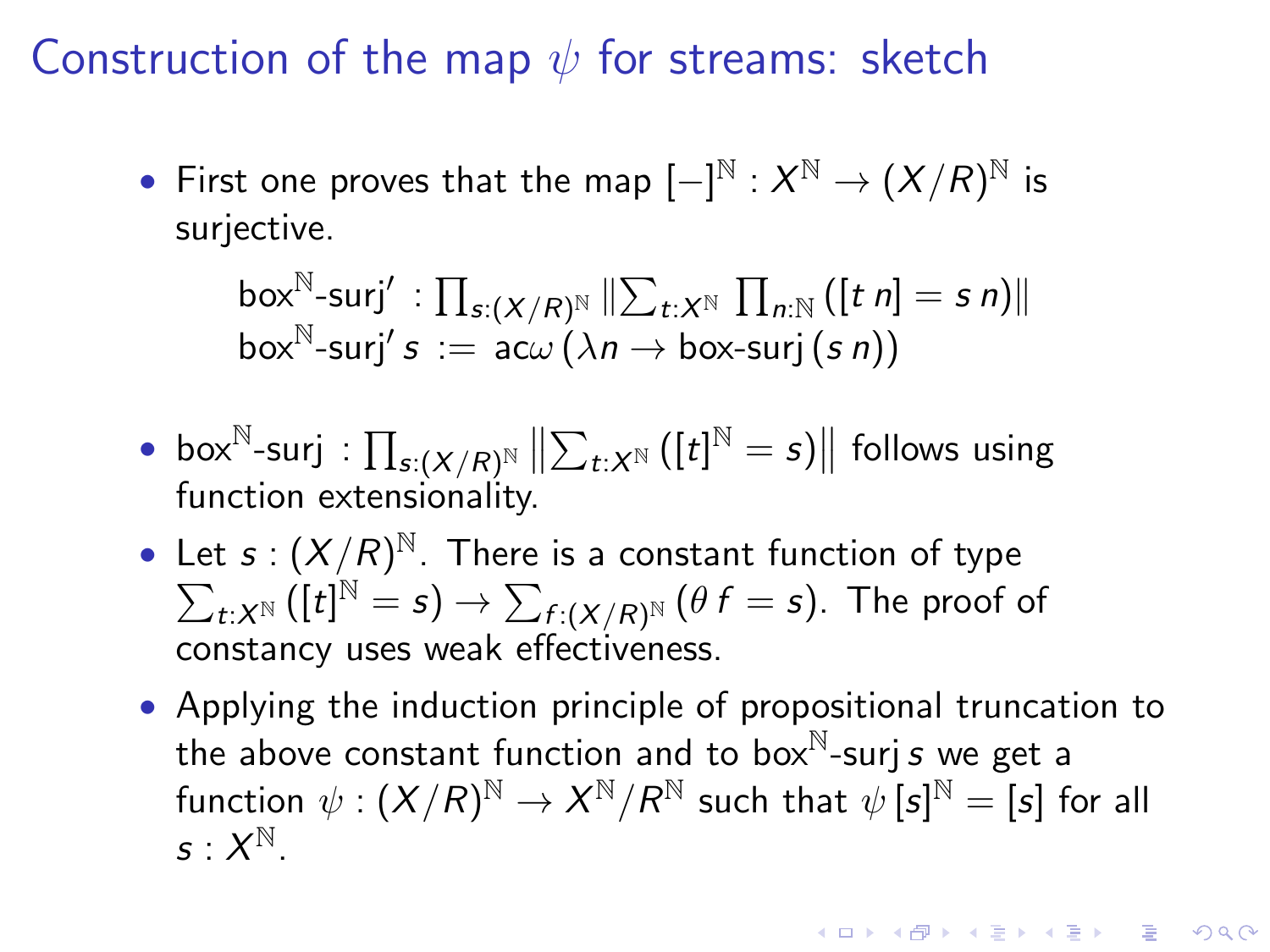#### Delayed computation as streams

- Inhabitants of type  $DX$  can be represented as streams on  $X + 1$  with at most one entry from X.
- There exist functions  $\epsilon : D X \to \mathbb{N} \to X + 1$  and  $\pi : (\mathbb{N} \to X + 1) \to \mathsf{D} X$  such that  $\pi(\epsilon c) = c$  for  $c : \mathsf{D} X$ .
- Using these functions one can prove that  $D(X/R)$  is the quotient of D X with constructor  $[c]^{\mathrm{D}}:=(\mathsf{D}\left[-\right])$   $c$ .
- We have the following recursion principle: for every type Y and (D R)-compatible map  $f : D X \rightarrow Y$  there exists a map  $lift^D f : D(X/R) \rightarrow Y$  such that for all  $c : D X$ , lift<sup>D</sup>  $f$   $[c]$ <sup>D</sup> =  $f$   $c$ .

**KORKAR KERKER EL VOLO**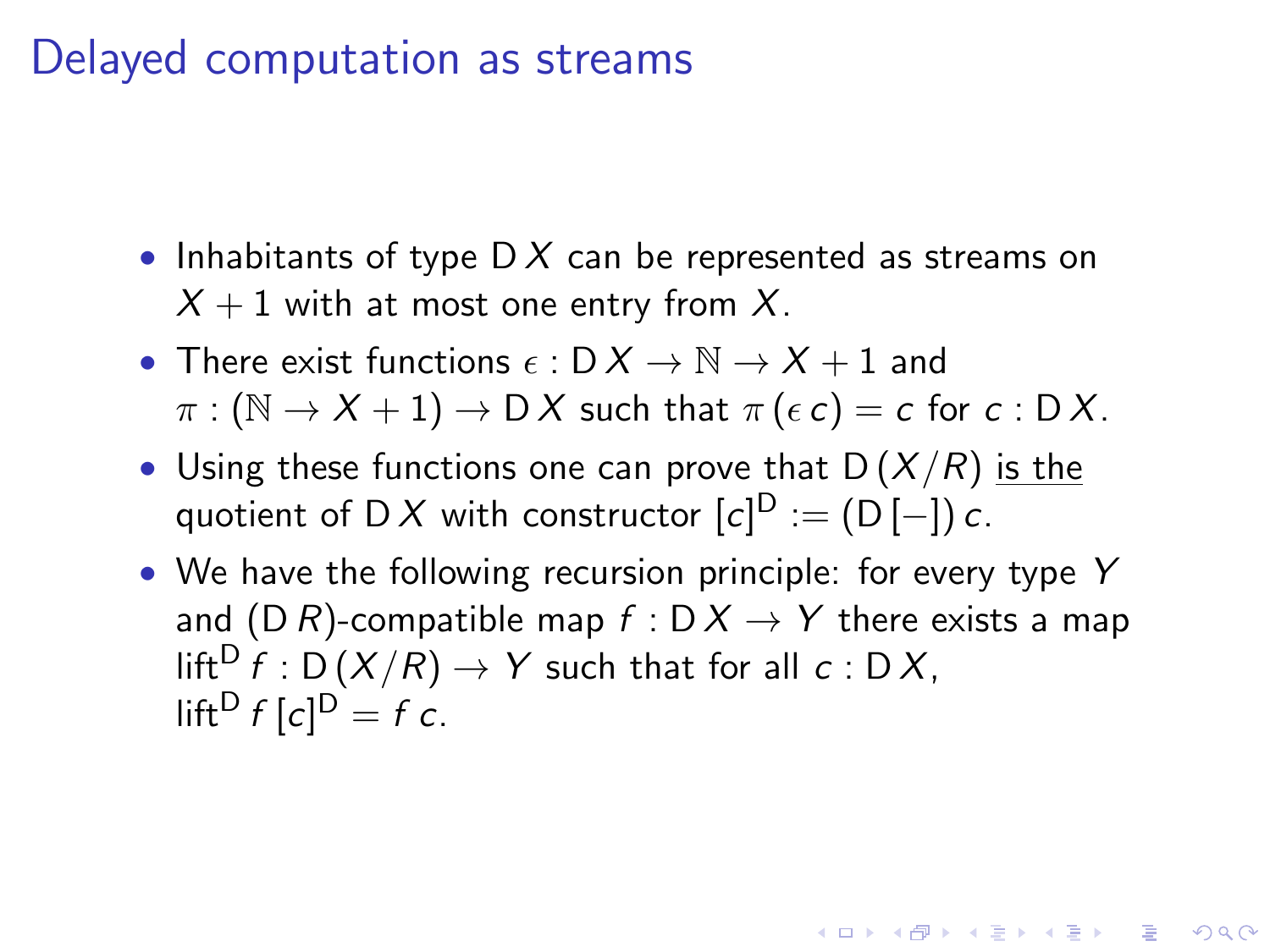#### Multiplication is definable

• We can now define multiplication.



K ロ ▶ K @ ▶ K 할 > K 할 > 1 할 > 1 이익어